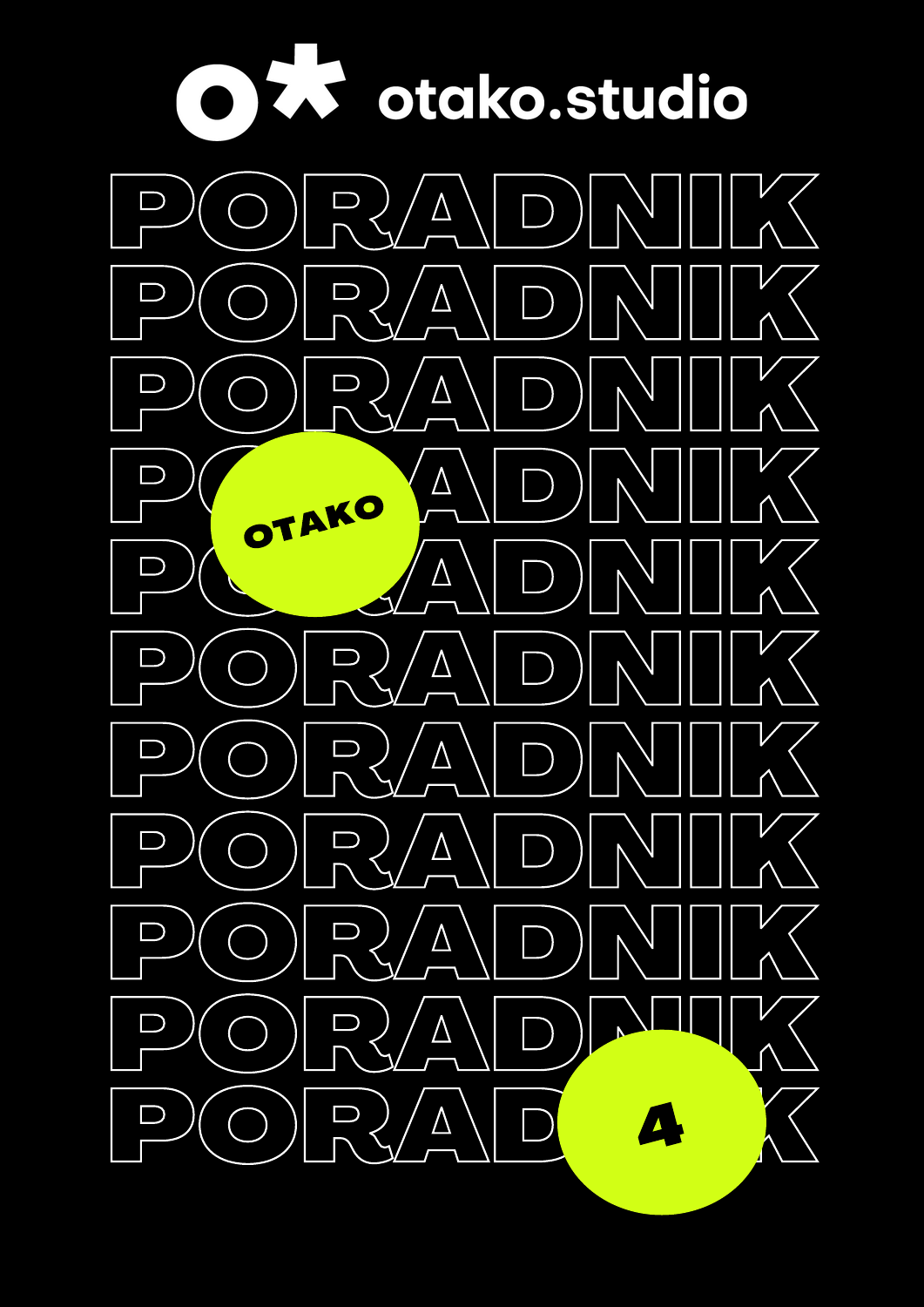# **PLATFORMY gdzie mogę streamować mój event ?**



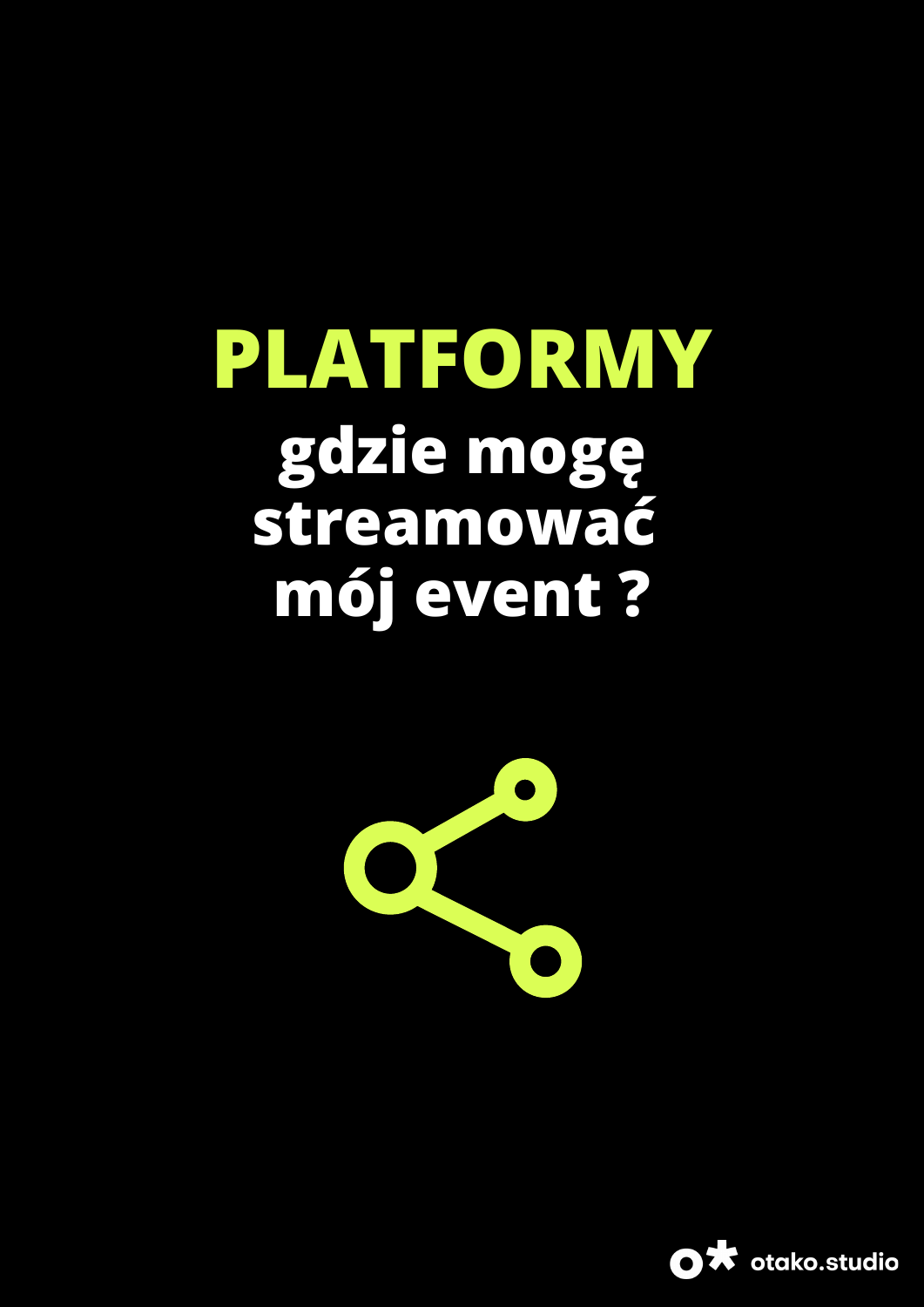

# $\frac{1}{\sqrt{2}}$ . . . tak, nawet w kosmos



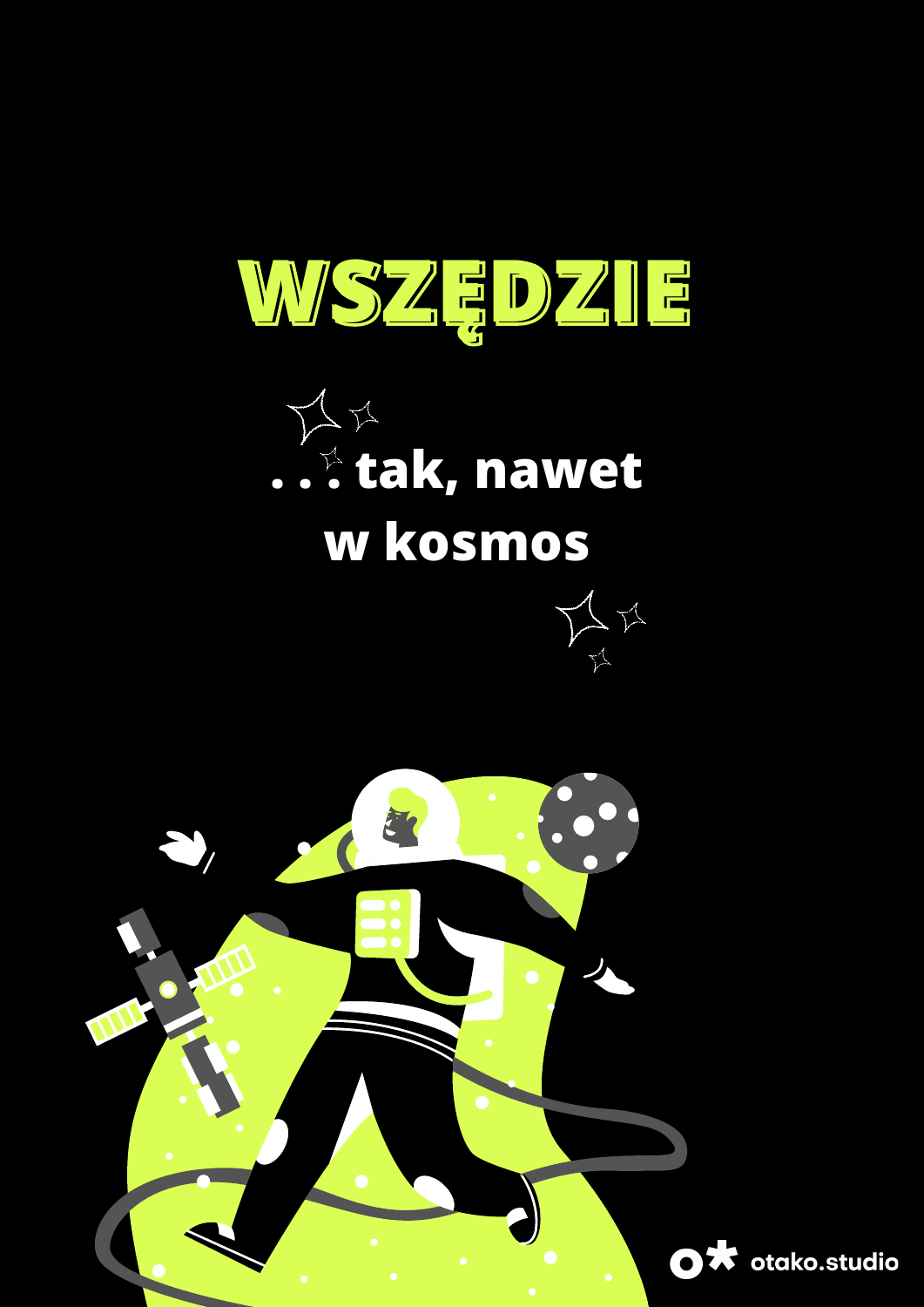## YOUTUBE/VIMEO

## FACEBOOK/INSTA

### LINKEDIN/TWITTER

### TEAMS/ZOOM/WEBEX

## DEDYKOWANY PLAYER

## **STRONA WWW** WYDARZENIA

PLATFORMA **EVENTOWA** 

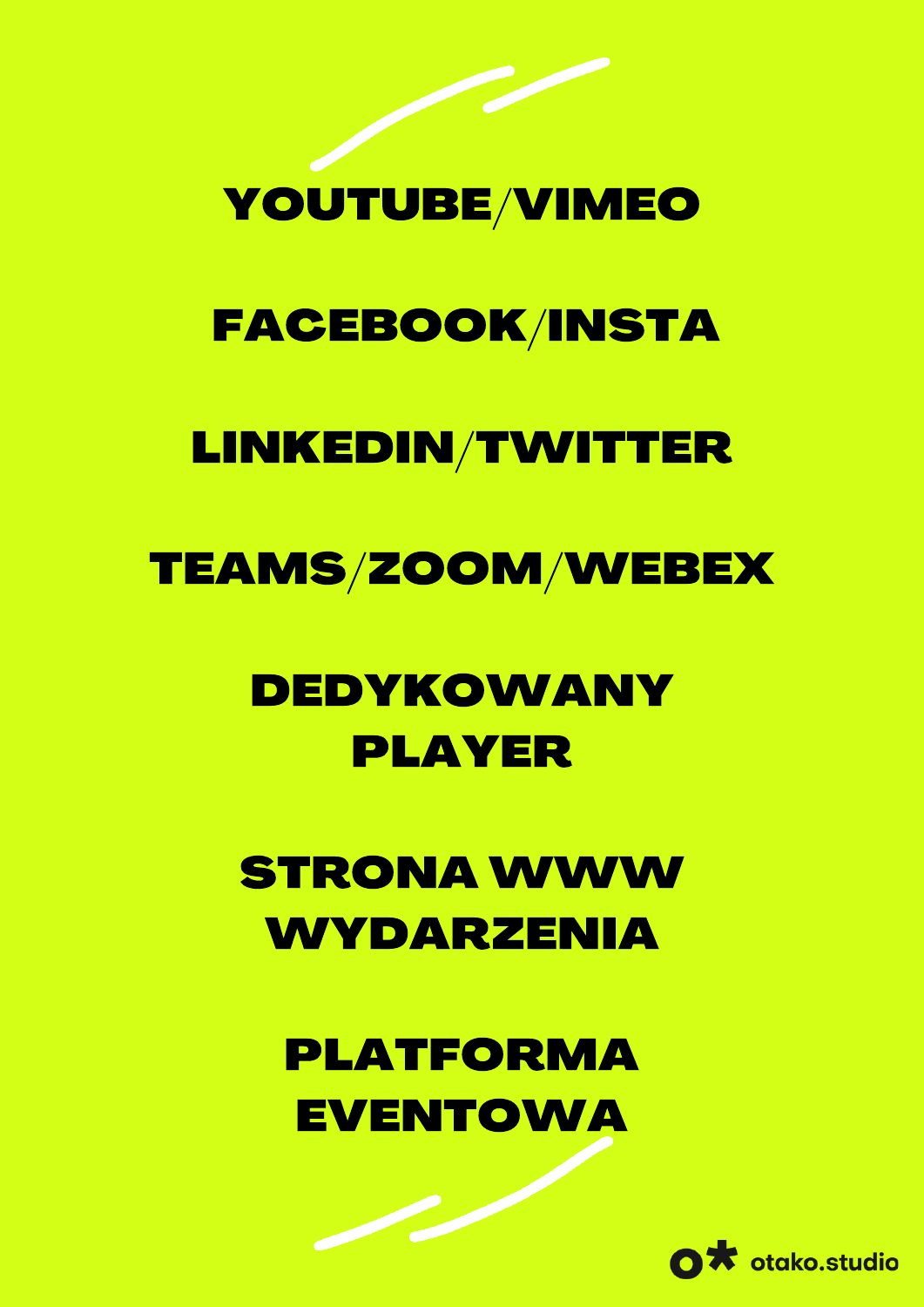

#### **\*NIGDY ODWROTNIE**

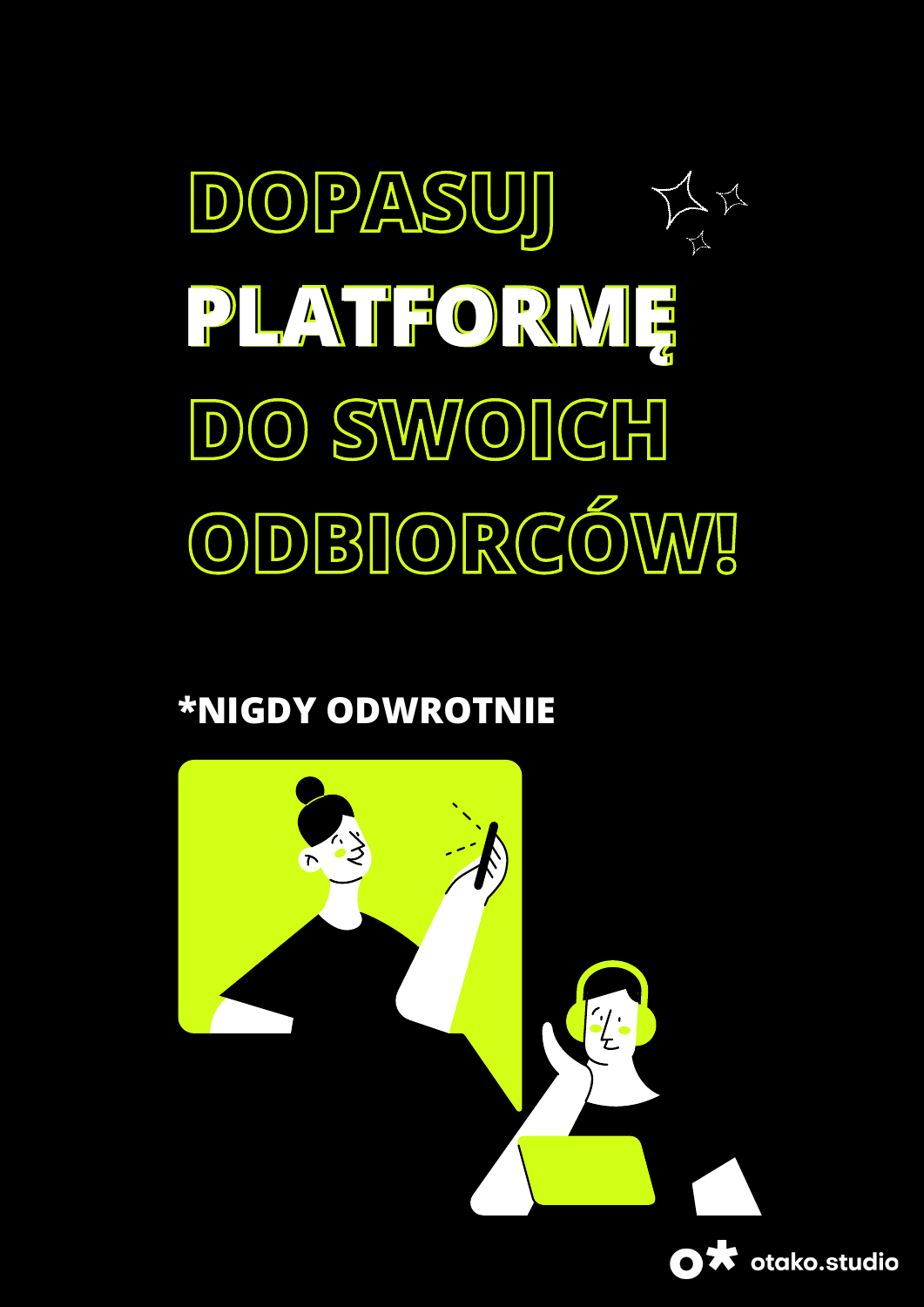



**JEŚLI POTRZEBUJESZ** RAPORTÓW O UCZESTNIKACH, **Z PEWNOŚCIĄ POSTAW NA:** 

**DEDYKOWANY PLAYER** 



**WŁASNĄ STRONĘ WWW** 

PLATFORMĘ EVENTOWĄ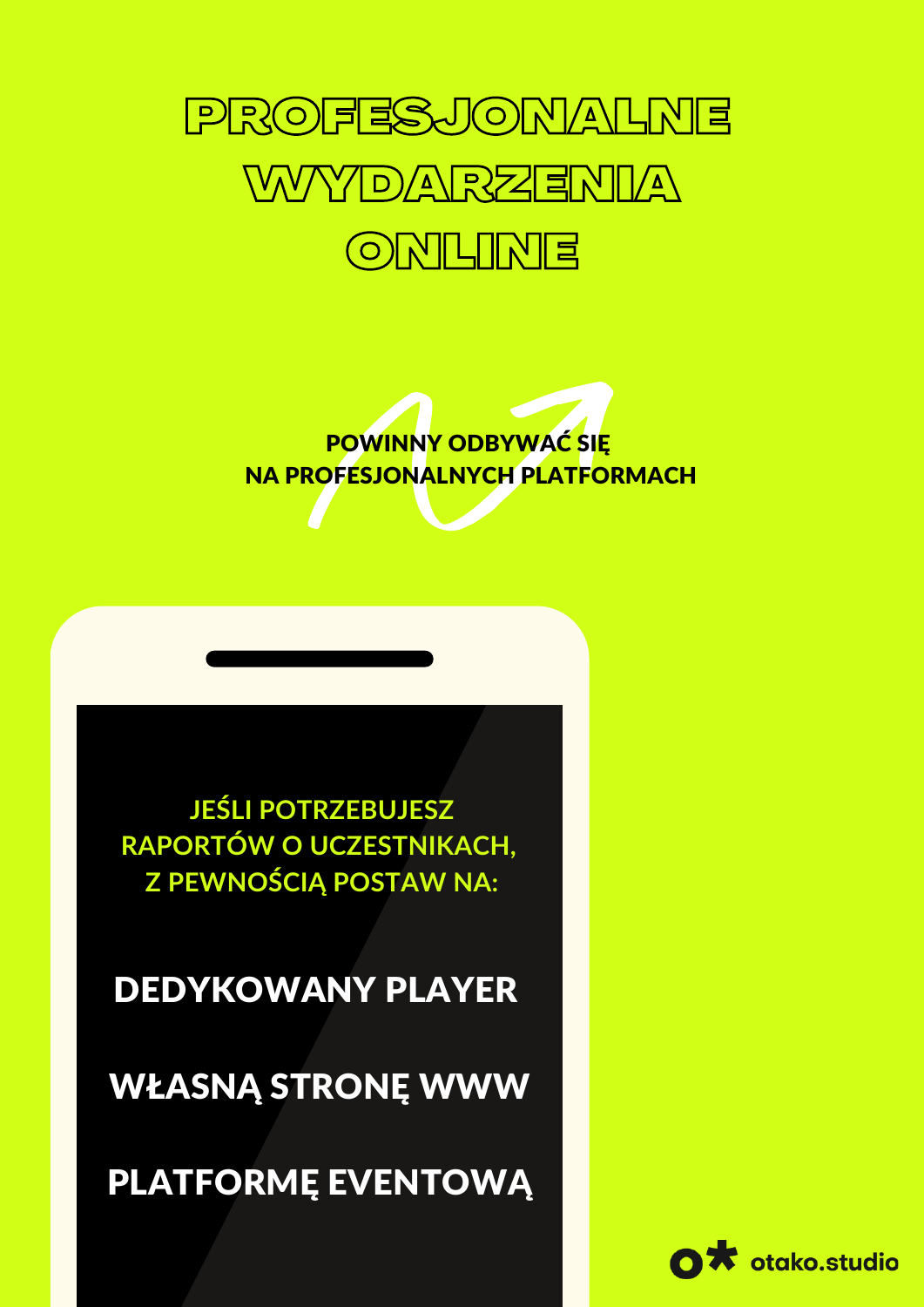

### **STRONA WWW WYDARZENIA JEST NAJCZĘŚCIEJ WYBIERANA PRZEZ NASZYCH KLIENTÓW?**



OPTYMALIZUJESZ KOSZTY, BO PŁACISZ TYLKO ZA TO, CZEGO POTRZEBUJESZ!

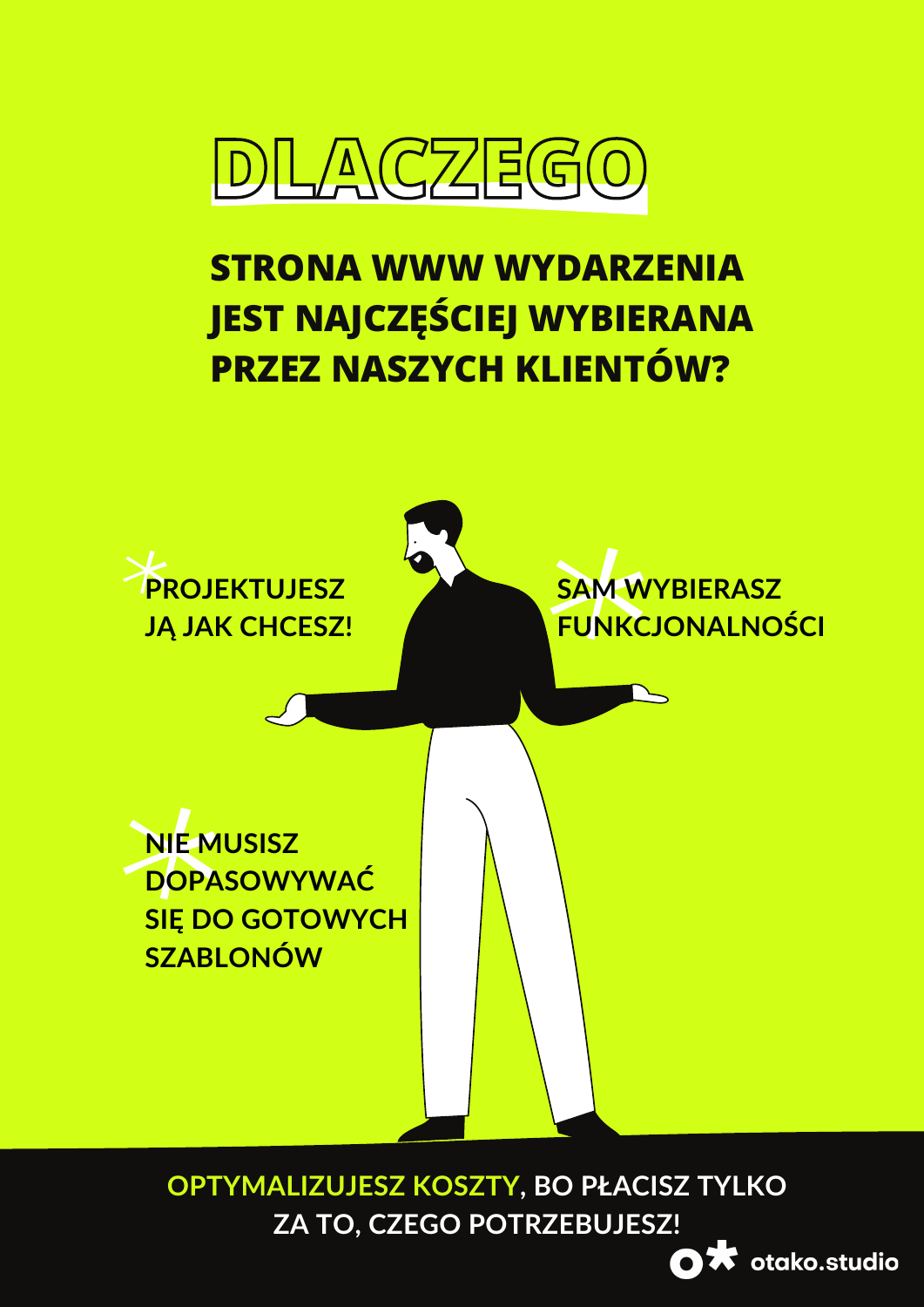# KIEDY **NIE POTRZEBUJESZ DEDYKOWANYCH ROZWIĄZAŃ?**

- **GDY TWOJE WYDARZENIE JEST BEZPŁATNE**
- NIE WYMAGA REJESTRACJI
- CZAT NIE MUSI BYĆ **MODEROWANY**
- NIE MA PODZIAŁU NA RÓŻNE **POKOJE / SCENY**
- NIE POTRZEBUJESZ **DODATKOWYCH** ZABEZPIECZEŃ TRANSMISJI

otako.studio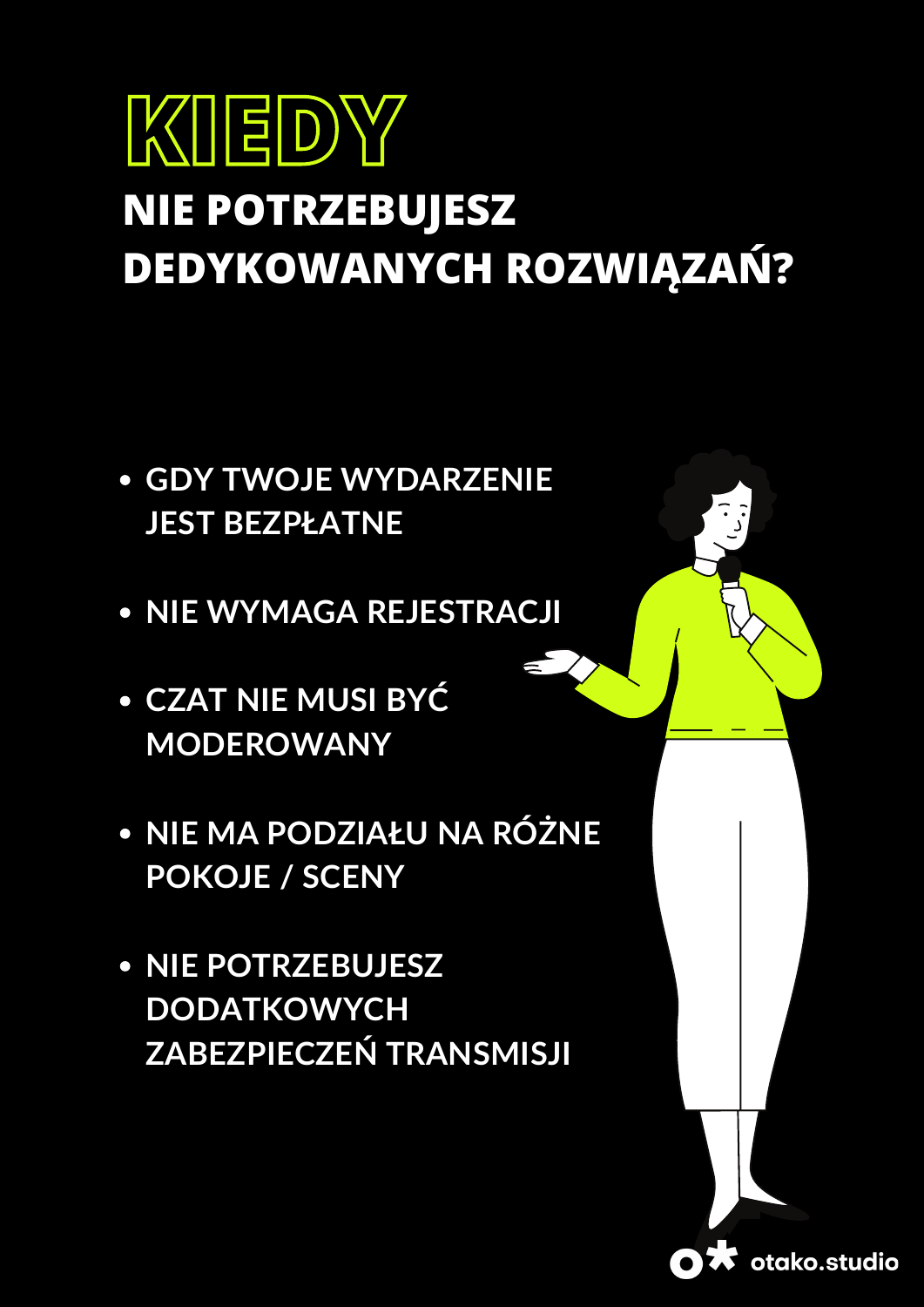**JEŚLI CHCESZ POKAZAĆ SWÓJ EVENT ONLINE MOŻLIWIE NAJWIĘKSZEJ LICZBIE OSÓB...**



WYBIERZ NA PRZYKŁAD: **YOUTUBE, VIMEO, FACEBOOK, TWITTER, LINKEDIN, INSTAGRAM...**

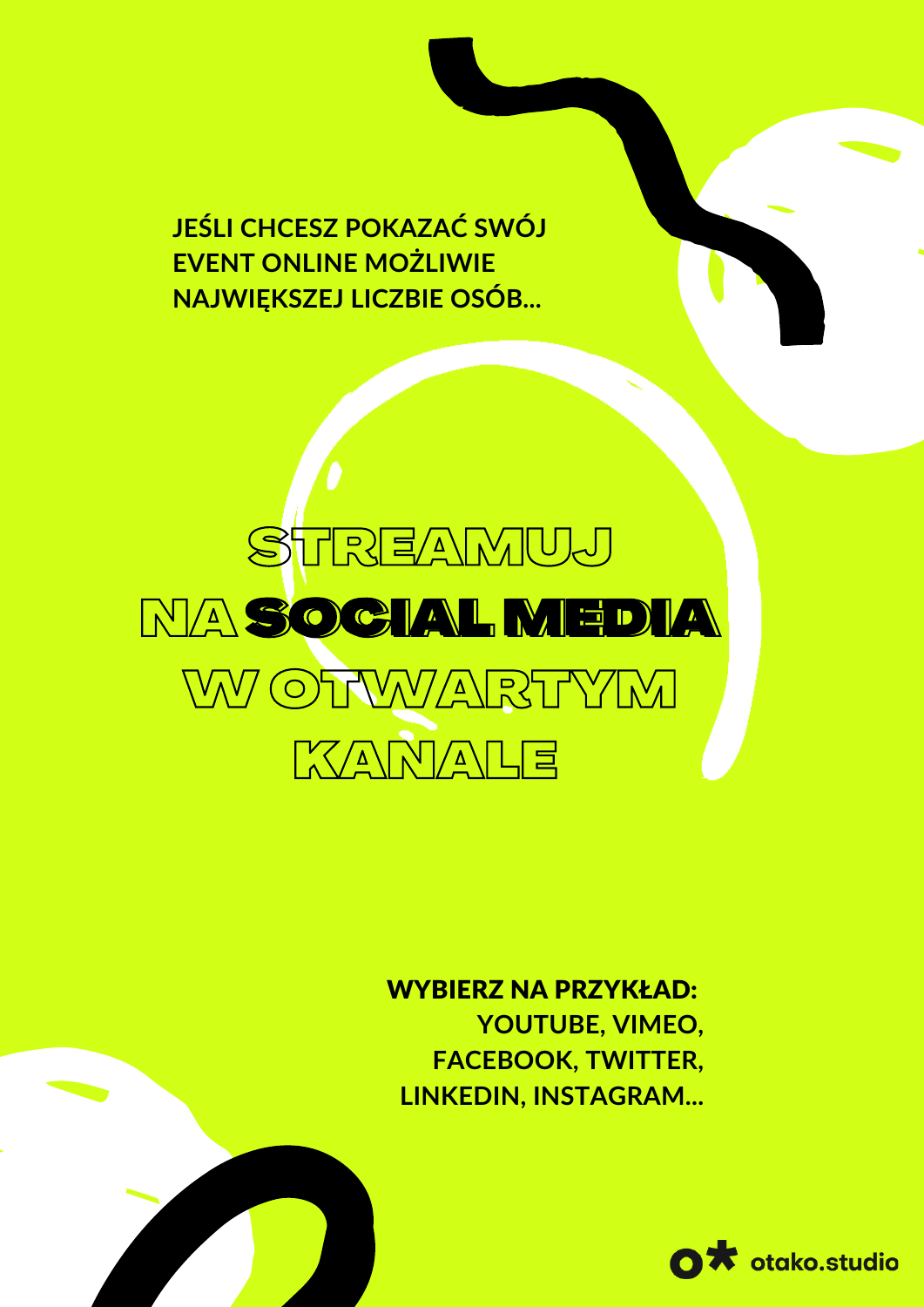

### **JEŚLI ZDECYDUJESZ SIĘ NA** LINKEDIN - SPRAWDŹ, CZY TWOJE **KONTO MA MOŻLIWOŚĆ STREAMOWANIA**

**W PRZYPADKU TRANSMISJI NA INSTAGRAMIE, PAMIĘTAJ, ŻE MA** ONA SPECYFICZNE WYMAGANIA.

**TRANSMISJA MUSI ZOSTAĆ SPECJALNIE PRZYGOTOWANA W FORMACIE 2:1.** 

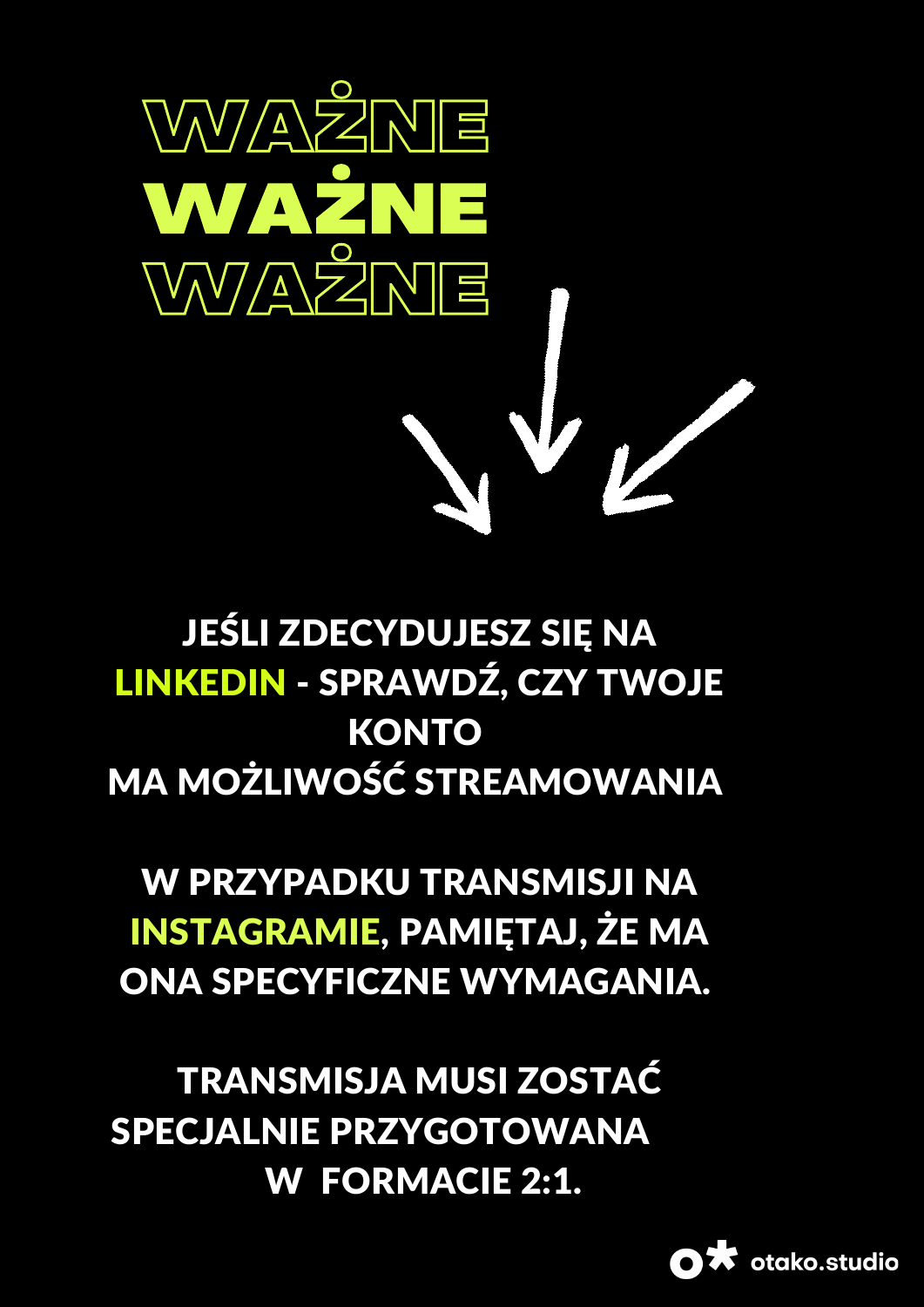# FORMATY TRANSMISJI LIVE





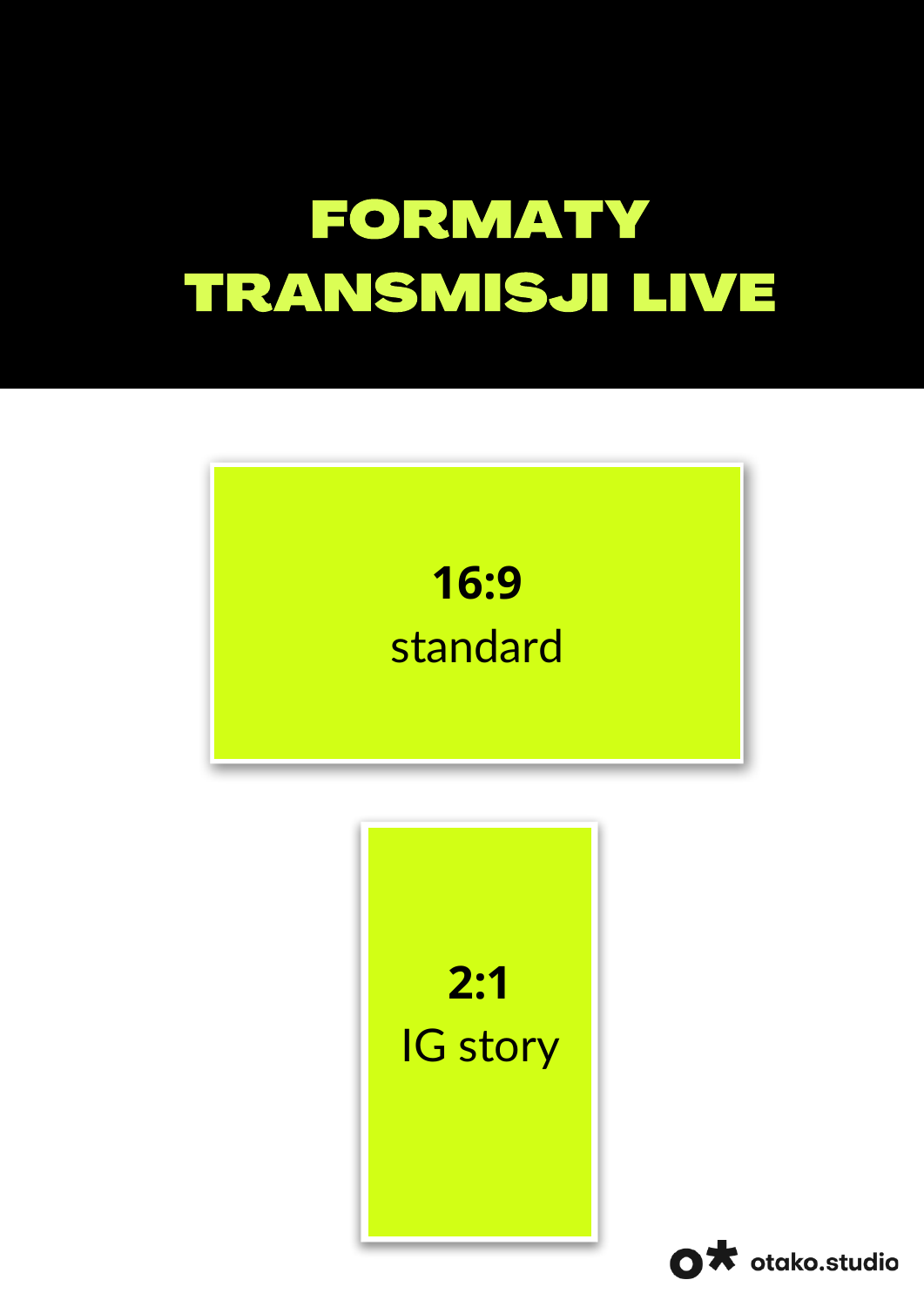# **WCIĄŻ NIE MOŻESZ SIĘ ZDECYDOWAĆ**

MA MAJLEPSZA PLATFORME<sup>:</sup> **DLA SIEBIE?**